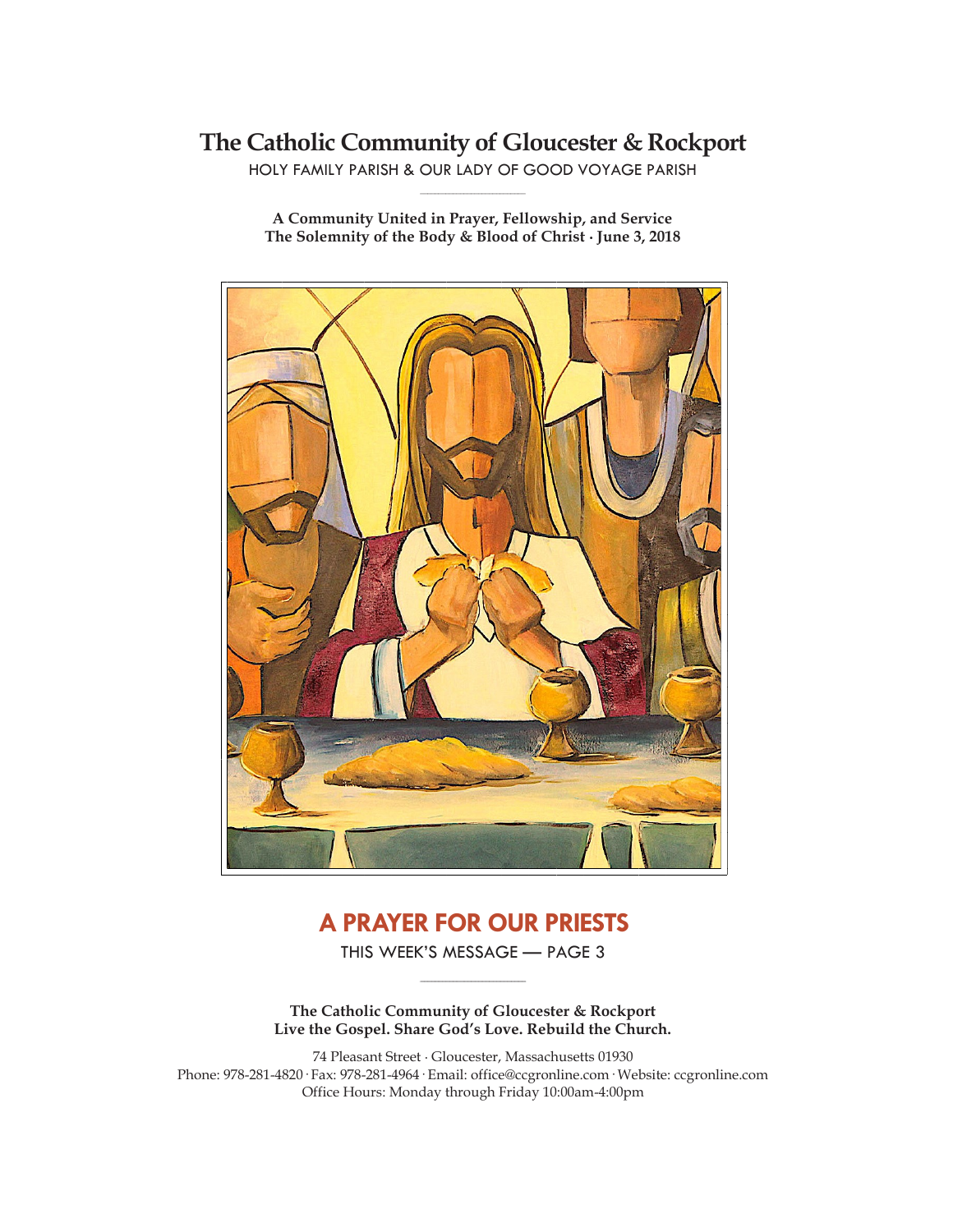# **ADULT FAITH FORMATION \_\_\_\_\_\_\_\_\_\_\_\_\_\_\_\_\_\_\_\_\_**



# **Priesthood@15**

### CONVERSATIONS ABOUT PRIESTHOOD IN THE 21ST CENTURY BEGINS SATURDAY, JUNE 16TH AT 7:00PM

Last weekend, Father Jim celebrated his fifteenth anniversary as a priest. And next weekend, he will celebrate his fourth anniversary as pastor of the Catholic Community of Gloucester & Rockport. These blessed and happy occasions seem like a great time to come together, pray, and reflect on the gift of the priesthood in our lives. In this spirit and as part of our Year for Vocations, all are invited to join Father Jim and Cliff Garvey for a series of conversations about the priesthood in the twenty-first century.

On three consecutive Saturday evenings (June 16th, June 23rd, and June 30th) at 7:00pm in Our Lady of Good Voyage Church, we will gather to pray and reflect with our pastor on the blessings and challenges of priesthood during a time of transition and potentially dramatic change in the Roman Catholic Church. We will also read and discuss selections from Cardinal Timothy Dolan's book, "Called To Be Holy." Each of our evenings together will begin with Evening Prayer from the Liturgy of the Hours, followed by a brief reflection and a period of conversation and faith sharing. Our gatherings will conclude promptly with Night Prayer at 8:30pm.

All parishioners are invited to join us for this special program! Books will be provided at our first meeting. A donation of \$25 per person is requested from those who can afford it, along with a sincere commitment to read and come prepared to ask constructive questions, share their faith experiences, and offer personal spiritual insights. If you are interested in joining us for this special series of conversations about the priesthood in the new millennium, please contact Cliff at 978-281-4820 or cgarvey@ccgronline.com. Please join us! All are invited! All are welcome!

Pope Francis recently said: "Let us pray for all good and faithful priests who dedicate themselves to their people with generosity and unknown sacrifices." This weekend and always, let us pray and reflect on the goodness and generosity of our priests. Let us pray especially for Father Jim, Father Alves, and Father Gariboldi so that the Lord may bless them, comfort them, and strengthen them. Let us also pray for an increase in vocations to the priesthood and an increase in all vocations that serve God's Church with faith, hope, and love. May God bless our pope, our pastor, and all of our priests!

# SAVE THE DATES! **FIFTH ANNUAL SUMMER RETREAT**

Monday, August 27th—Friday, August 31st at 7:00pm More Information Coming Soon!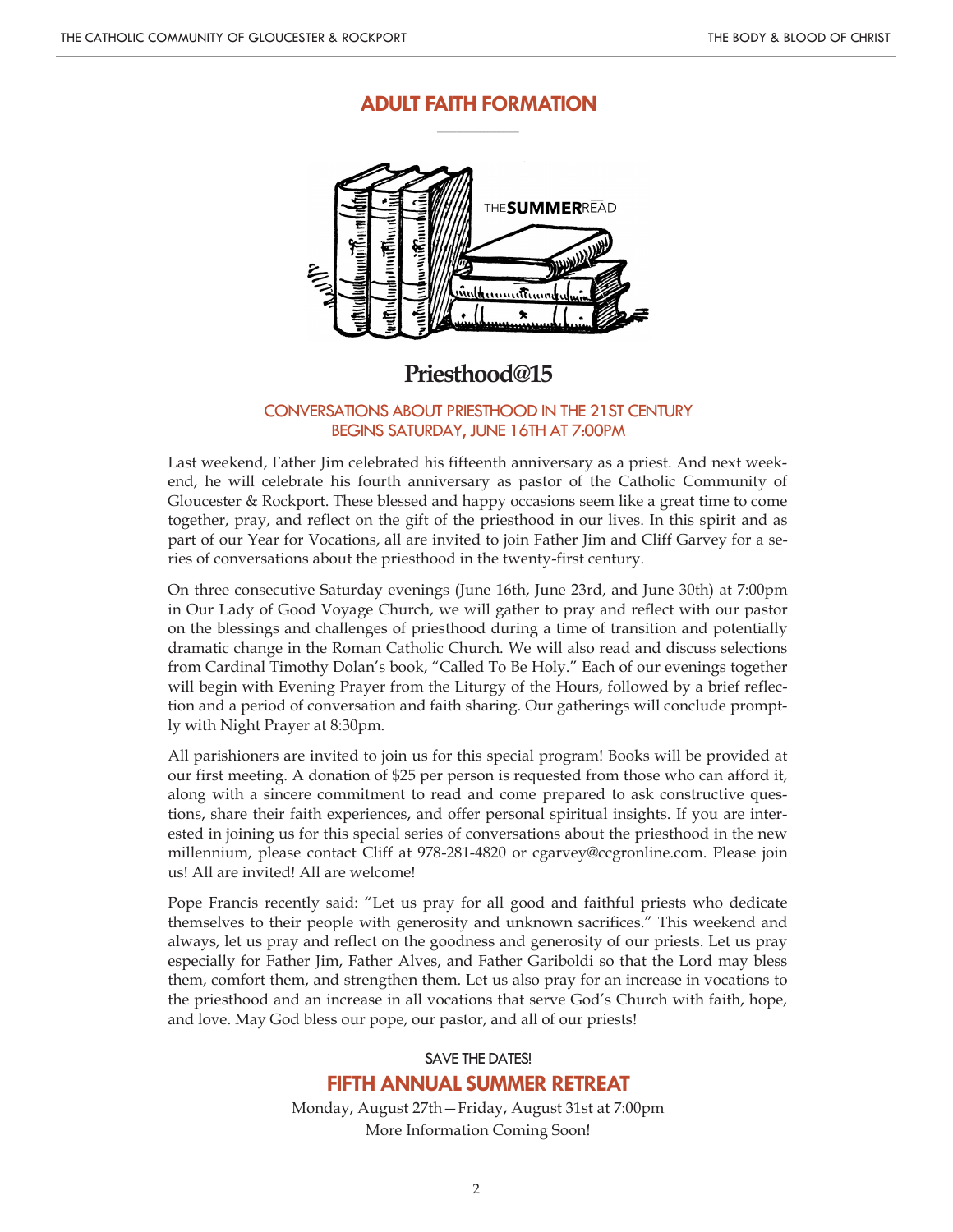# **THIS WEEK'S MESSAGE \_\_\_\_\_\_\_\_\_\_\_\_\_\_\_\_\_\_\_\_\_**

**A Prayer for Our Priests**

BY CARDINAL JOHN O'CONNOR

Lord Jesus, we your people pray to you for our priests. You have given them to us for our needs. We pray for them in their needs. We know that you have made them priests in the likeness of your own priesthood. You have consecrated them, set them aside, anointed them, filled them with the Holy Spirit, appointed them to teach, to preach, to minister, to console, to forgive, and to feed us with your Body and Blood. Yet we know, too, that they are one with us; and they share in our human weaknesses. We know, too, that they are tempted to sin and discouragement, as are we, needing to be ministered to, as do we, to be consoled and forgiven, as do we. Indeed, we thank you for choosing them from among us, so that they understand us as we understand them, suffer with us and rejoice with us, worry with us and trust with us, share our beings, our lives, and our faith. We ask that you give them this day the gift you gave your chosen ones on the way to Emmaus: your presence in their hearts, your holiness in their souls, your joy in their spirits. And let them see you face to face in the breaking of the Eucharistic Bread. We pray to you, O Lord, with Mary, mother of priests, for your priests and for ours. Amen.

3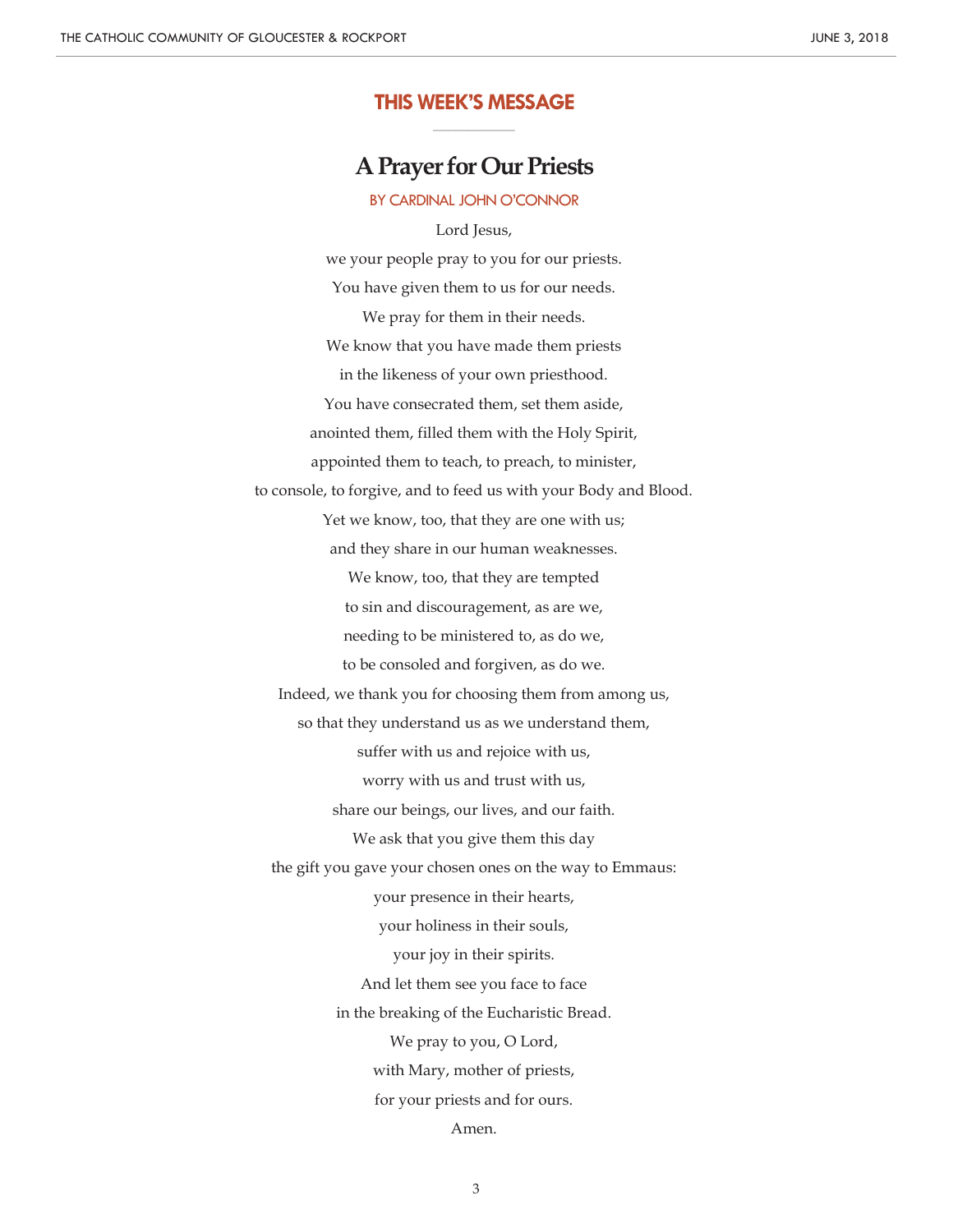#### **YEAR FOR VOCATIONS \_\_\_\_\_\_\_\_\_\_\_\_\_\_\_\_\_\_\_\_**

# **VOCATION FRIDAY Friday, June 8th at 5:00pm**

As Catholic Christians, we believe that God calls us to live as faithful disciples. But in what way of life are we called to live our discipleship? What is your calling? What is your vocation? These questions can sometimes take a lifetime to answer. But with hearts open to discernment and prayer, God can help us find our way in the world. Each and every one of us (regardless of age, gender, or life experience) can discover, rediscover, and respond to God's plan for our lives.

This year, the Catholic Community of Gloucester & Rockport is celebrating a 'Year for Vocations,' a time to pray and reflect on who God calls us to be and what God calls us to do with the one life that we are blessed to live on this earth. In this spirit, we will gather on Friday, June 8th for 'Vocation Friday' in Our Lady of Good Voyage Church. Our prayer vigil will begin with Exposition of the Blessed Sacrament at 5:00pm, followed by Evening Prayer from the Liturgy of the Hours. At 6:00pm, we will pray the Holy Rosary for an increase in vocations to the priesthood. And we will conclude at 7:00pm with Night Prayer and Benediction of the Blessed Sacrament.

These 'Vocation Fridays' are being held monthly throughout the year. Our hope is that all parishioners and their families will be able to join us for at least one of these special days of prayer, discernment, and devotion. If you are not able to join us this month, please take a few moments to pray this powerful prayer for vocations by Cardinal Joseph Bernadin (1926-1998) of Chicago:

> Lord of the Harvest, your Word finds a home in our hearts, calls us into community, and invites us to generous service of the human family. Bless with courage and spirit your priestly people, called to full participation in the one Body of Christ. May many choose to respond in public service to your call offered in Jesus' name. Amen.

Throughout this 'Year for Vocations,' let us pray together that each one of us, in our own way, will learn to pray, discern, and respond to God's call with faith, hope, and love in our hearts. For more information, please see Father Jim before or after Mass; or contact Cliff Garvey at 978-281 -4820 or cgarvey@ccgronline.com; or check out our vocations page at ccgronline.com. Please join us! All are invited! All are welcome!

#### **PRAYER, FELLOWSHIP, AND SERVICE \_\_\_\_\_\_\_\_\_\_\_\_\_\_\_\_\_\_\_\_**

# **PASTOR'S NOTE WELCOME FATHER JIM KANAKULYA! Missionary Visit· This Weekend**

This weekend, the Catholic Community of Gloucester & Rockport is blessed to welcome Father Jim Kanakulya of the Apostles of Jesus Missionaries. Father Jim will celebrate all weekend Masses at Our Lady of Good Voyage and preach about his missionary work. The Apostles of Jesus was the first religious missionary order of priests and brothers to be founded in Africa. Their mission is to preach the gospel worldwide; create health centers to care for the sick; establish farms to feed the hungry; and care for children orphaned by the HIV/AIDS epidemic. The Apostles of Jesus currently provides direct pastoral care to communities in Africa, Australia, Europe, and North America (including the United States).

In support of the Apostles of Jesus and their good work throughout the world, a second collection will be taken this weekend at all Masses in Our Lady of Good Voyage Church. Your generous support will be much appreciated by all who are served by Father Jim and his fellow missionaries. On behalf of all who live, work, and worship in the Catholic Community of Gloucester & Rockport, my heartfelt welcome and sincere thanks go to Father Jim Kanakulya of the Apostles of Jesus! Thank you for joining us! May God bless you and your ministry! Peace and blessings to all! — Father Jim

# **OUR LADY OF GOOD VOYAGE SUMMER FAIR Saturday, June 16th· 9:00am—12:00pm**

All parishioners, friends, and guests of the Catholic Community of Gloucester & Rockport are invited to join Our Lady of Good Voyage Parish for our annual Summer Fair on Saturday, June 16th from 9:00am until 12:00pm in Our Lady's Hall. Highlights will include a fried dough breakfast, freshly baked Portuguese sweet bread, along with homemade desserts and snacks. Last but not least, all are welcome to browse our boutique items and yard sale!

The Summer Fair will conclude at 12:00pm with our very own Luann Pallazola performing a Carillon Concert! Donations and volunteers for the Summer Fair are needed and most welcome! Donations for the yard sale can be brought to Our Lady's Hall during the week from 9:00am until 2:00pm. For more information, please contact Father Jim at 978-281-4820 or frjim@ccgronline.com. Please join us! All are invited! All are welcome!

# **MORE NEWS & INFORMATION ONLINE!**

Join us: ccgronline.com!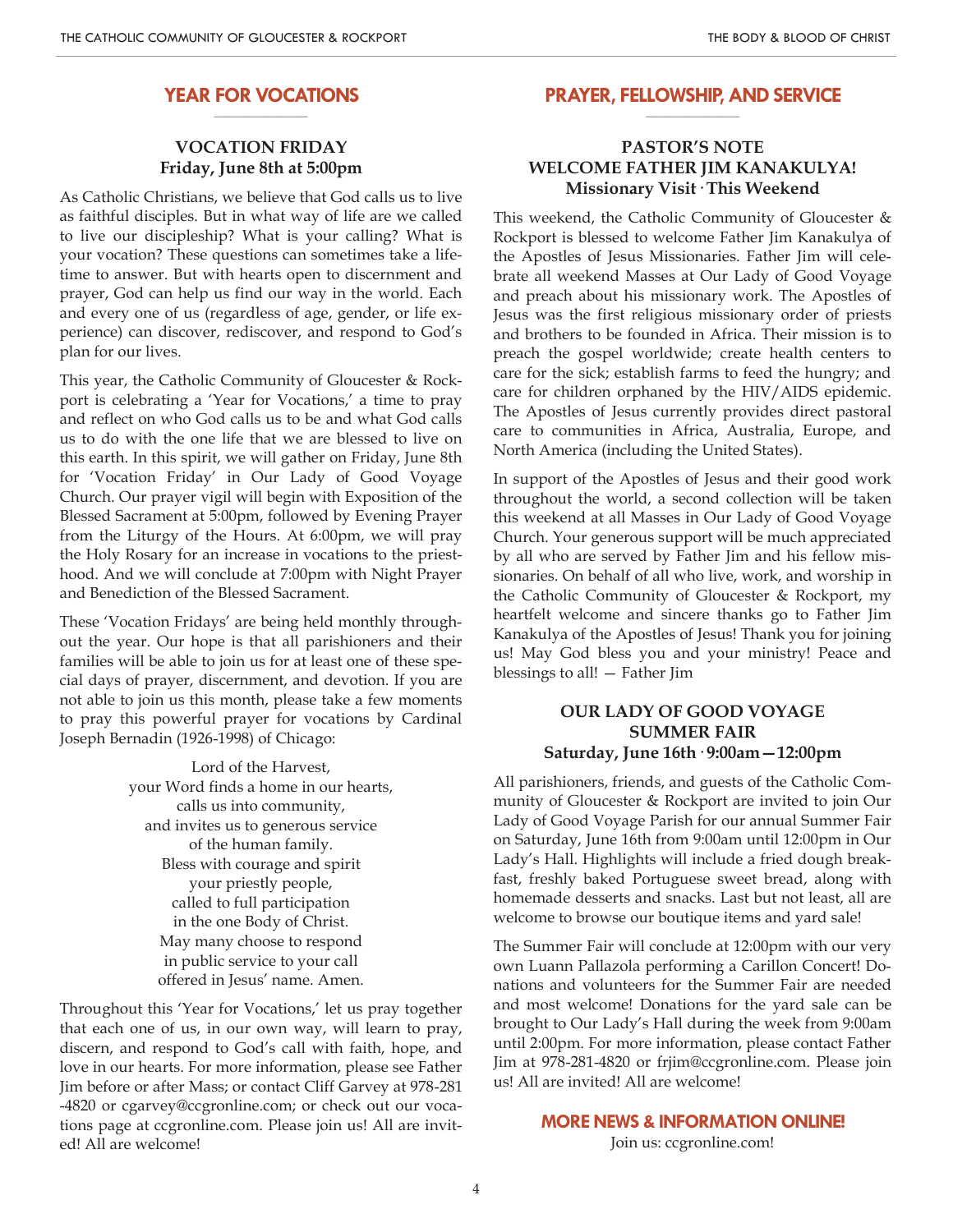#### **PRAYER, FELLOWSHIP, AND SERVICE \_\_\_\_\_\_\_\_\_\_\_\_\_\_\_\_\_\_\_\_**

# **PASTOR'S CHALLENGE GRAND ANNUAL COLLECTIONS**

As we enter the final month of the fiscal year, all parishioners are encouraged to prayerfully consider giving to the Grand Annual Collection in either Holy Family Parish or Our Lady of Good Voyage Parish. These fundraising campaigns are essential components of our parish budgets and vitally important to the financial stability of both parishes. Donation envelopes are available from our parish offices and at the entrances of our churches. For more information about our Grand Annual Collections in the Catholic Community of Gloucester & Rockport, please see Father Jim or contact him at frjim@ccgronline.com or 978-281-4820. Thank you for your generous support of Holy Family Parish and Our Lady of Good Voyage Parish! Peace and blessings to all! — Father Jim

## **HOLY FAMILY WOMEN'S GUILD LATE SPRING BAKE & PLANT SALE Weekend of June 2nd—June 3rd**

The Holy Family Women's Guild will host a Bake & Plant Sale on Saturday, June 2nd after the 4:00pm Mass in Saint Ann Church; and on Sunday, June 3rd after the 8:15am Mass in Saint Ann Church and the 10:00am Mass in Saint Joachim Church. We'll have home-baked breads, cookies, pies, jams, jellies, and plants for your garden. Here's your chance to buy something sweet and support Holy Family Parish at the same time! For more information about the Holy Family Women's Guild; or if you would like to bake or donate something for the sale, please contact Lydia Bertolino at lbertolino4@msn.com or 978-281-4279. Thank you in advance for your generous support! Please join us! All are invited! All are welcome!

# **HOLY FAMILY WOMEN'S GUILD FINAL MEETING OF THE YEAR Tuesday, June 5th at 6:00pm**

Established in 2005, the Holy Family Women's Guild brings together women of all ages and backgrounds in prayer, fellowship, and service to our parish and community. Throughout the year, the Women's Guild hosts many fundraising events and social gatherings, including our famous bake sales (see above) and the Christmas Fair. The Guild's final meeting of the year is scheduled for Tuesday, June 5th at 6:00pm in Saint Ann Church. This meeting will be a time to socialize, brainstorm about the coming year, and collect membership dues. Dinner will be served. Reservations are required. A donation of \$10 per person is requested. For more information, please contact Lydia Bertolino at lbertolino4@msn.com or 978- 281-4279. Please join us! All are invited! All are welcome!



**YOUTH FAITH FORMATION \_\_\_\_\_\_\_\_\_\_\_\_\_\_\_\_\_\_\_\_**

# **CATHOLIC KIDS CAMP THE BEATITUDES OF JESUS Begins Tuesday, June 26th at 8:00am**

The Catholic Community of Gloucester & Rockport is pleased to announce that all children (ages 5 through 11) are invited to participate in our next Catholic Kids Camp: "The Beatitudes of Jesus" from Tuesday, June 26th through Friday, June 29th from 8:00am until 12:00pm in Our Lady of Good Voyage Church. During this exciting week of prayer and fellowship, our children will learn about Jesus and the Sermon on the Mount through active and engaged participation in games, music, skits, and craft projects. Here's our schedule for the week:

> Day I: Tuesday, June 26th Blessed Are the Poor & Those Who Mourn

Day II: Wednesday, June 27th Blessed Are the Meek & Those Who Hunger for Justice

> Day III: Thursday, June 28th Blessed Are the Merciful & Pure of Heart

Day IV: Friday, June 29th Blessed Are the Peacemakers & Persecuted

Each day of our Catholic Kids Camp will begin with Mass at 8:00am in Our Lady of Good Voyage Church. All parents, grandparents, and guardians are invited and encouraged to join us! After Mass, Betsy Works and a team of dedicated volunteers will lead the children to Our Lady's School for a faith-filled and fun-filled morning of activities, hands-on learning, and good times with friends both old and new! Catholic Kids Camp is a fun, exciting, and educational program that your children and grandchildren will surely love!

The tuition for this innovative youth faith formation program is just \$30 per child for the entire week! Scholarships are available for those families who cannot afford tuition. Also, adults and older children (ages 12 and up) are welcome to join us as volunteers and will be most appreciated! For more information about our next Catholic Kids Camp, please contact Betsy Works at 978-281-4820 or bworks@ccgronline.com. Registration forms are available at ccgronline.com/formation. Please join us! All are invited! All are welcome!